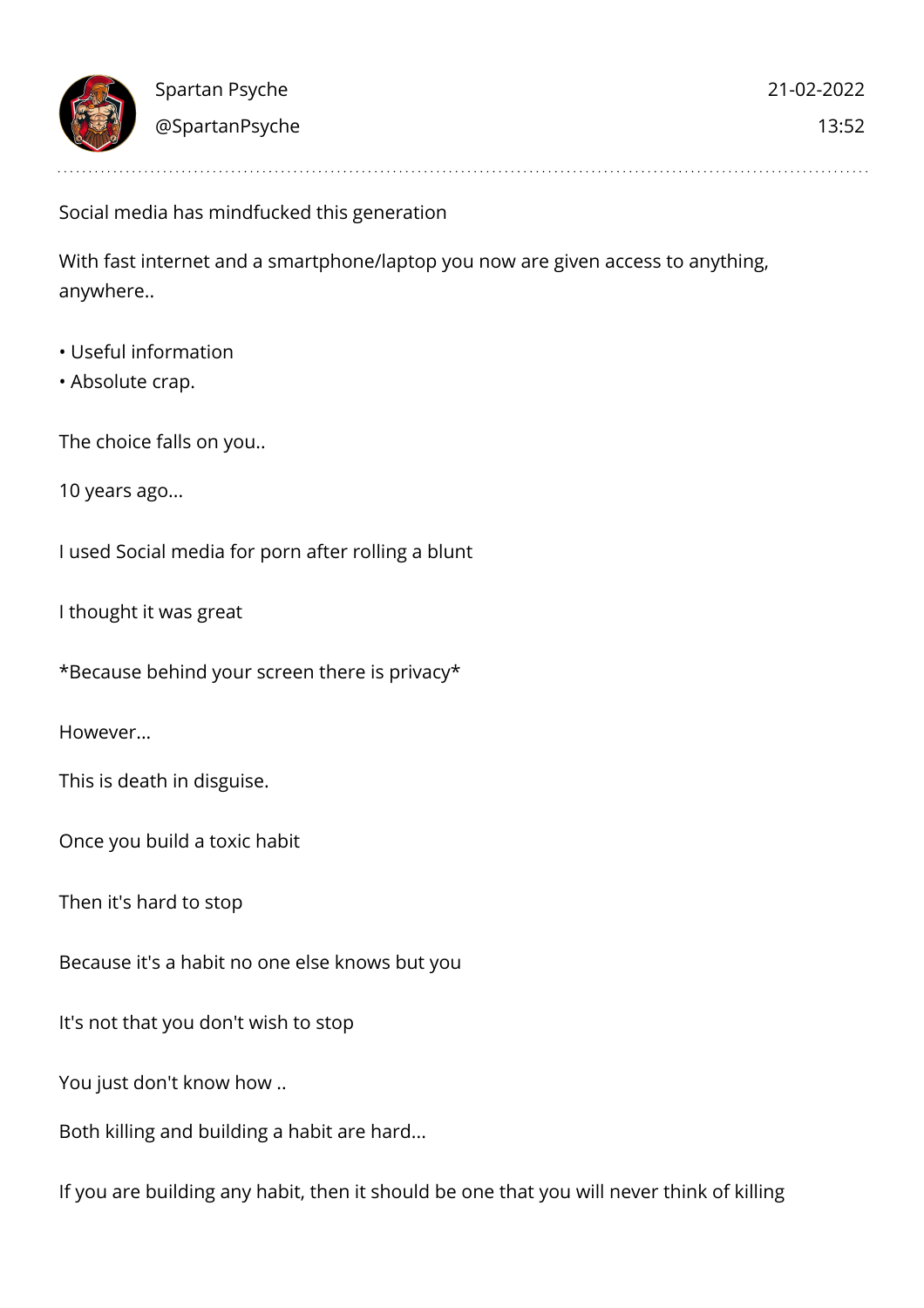And if there is a habit you want to kill

Then kill it before it takes root in you.

 $50<sub>0</sub>$ 

How do you build/kill any habit?

- 1. Identify the habit
- 2. Find a mentor
- 3. Join a group of people following the same direction as you.

The first step is logical. Fairly straightforward.

Everyone who's stuck in a negative habit loop knows what they need to stop.

You may hide, lie and fake from others...

But you can never hide the truth from yourself.

You know this.

Why do you need a mentor?

You need someone who knows what you go through.

Someone who understands what it takes to beat this cycle you find yourself stuck in..

Someone who's failed and tried so you don't have to..

Someone who's won to show you how to win..

Irreplaceable

A brotherhood.

Why is this necessary?

For accountability.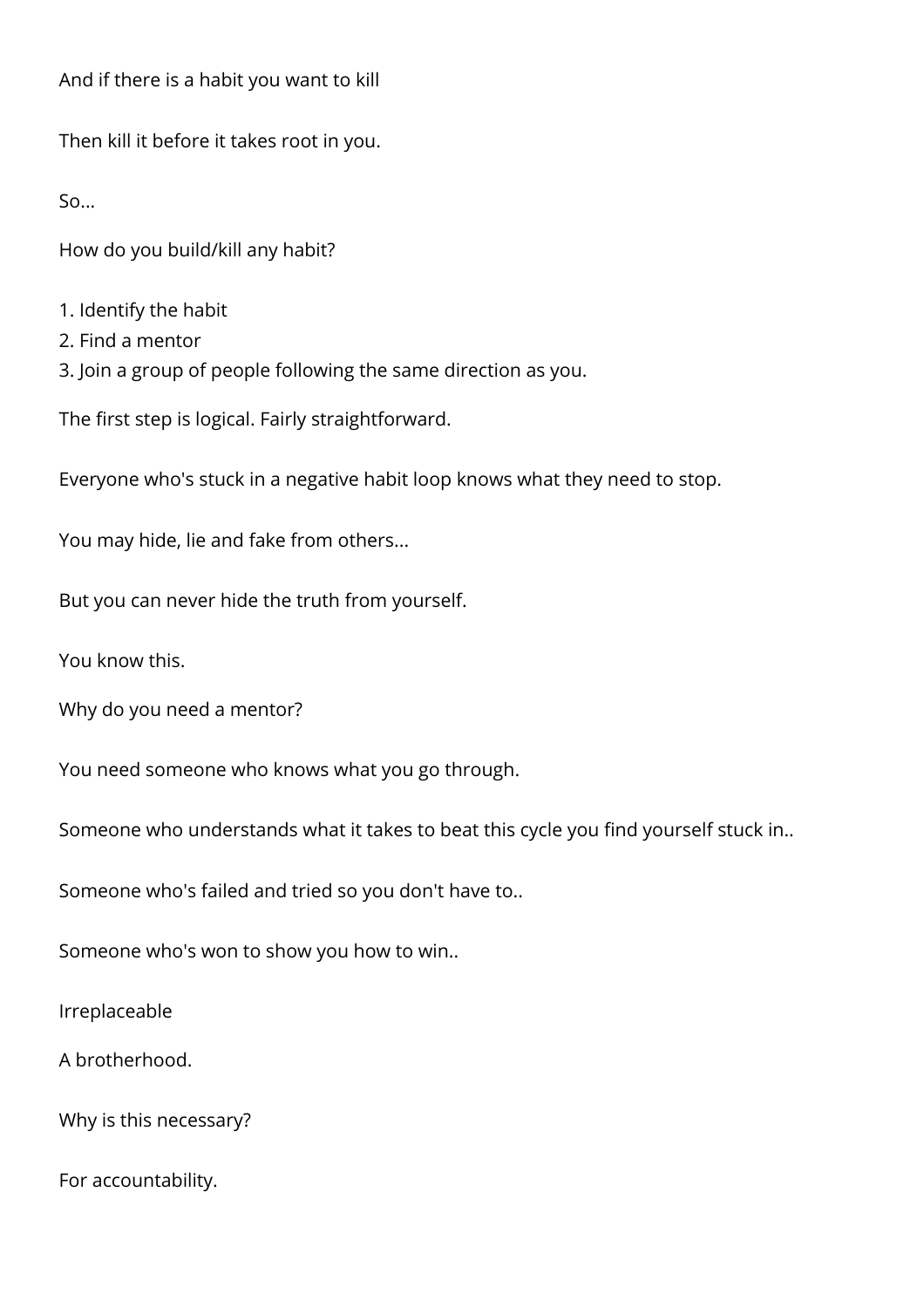You are among people who are wanting to fight the same demons..

Who want to win just as much as you.

Who have answers you don't..

Who will keep you on track and motivated..

Again,

Irreplaceable.

All of you here desire larger lives..

Grander, exquisite, filled with joy, purpose and respect..

However, the life you live now is a contrast to what you could have..

This keeps you in a loop of desire and heartbreak..

You want that life but you cannot have it because you just can't seem to break free from this mediocre existence.

I want to change that.

I really believe I can change your life and I've done just the same to many others.

To remedy this I am running group coaching sessions.

Affordable 30 day cohorts for complete reset and restart in your life.

Quit ALL addictions

Workout

Diet

□ Meditate

Journal

Heal dopamine receptors

Get structure and discipline in life..

Fix sleep cycles

Escape negative habit loops